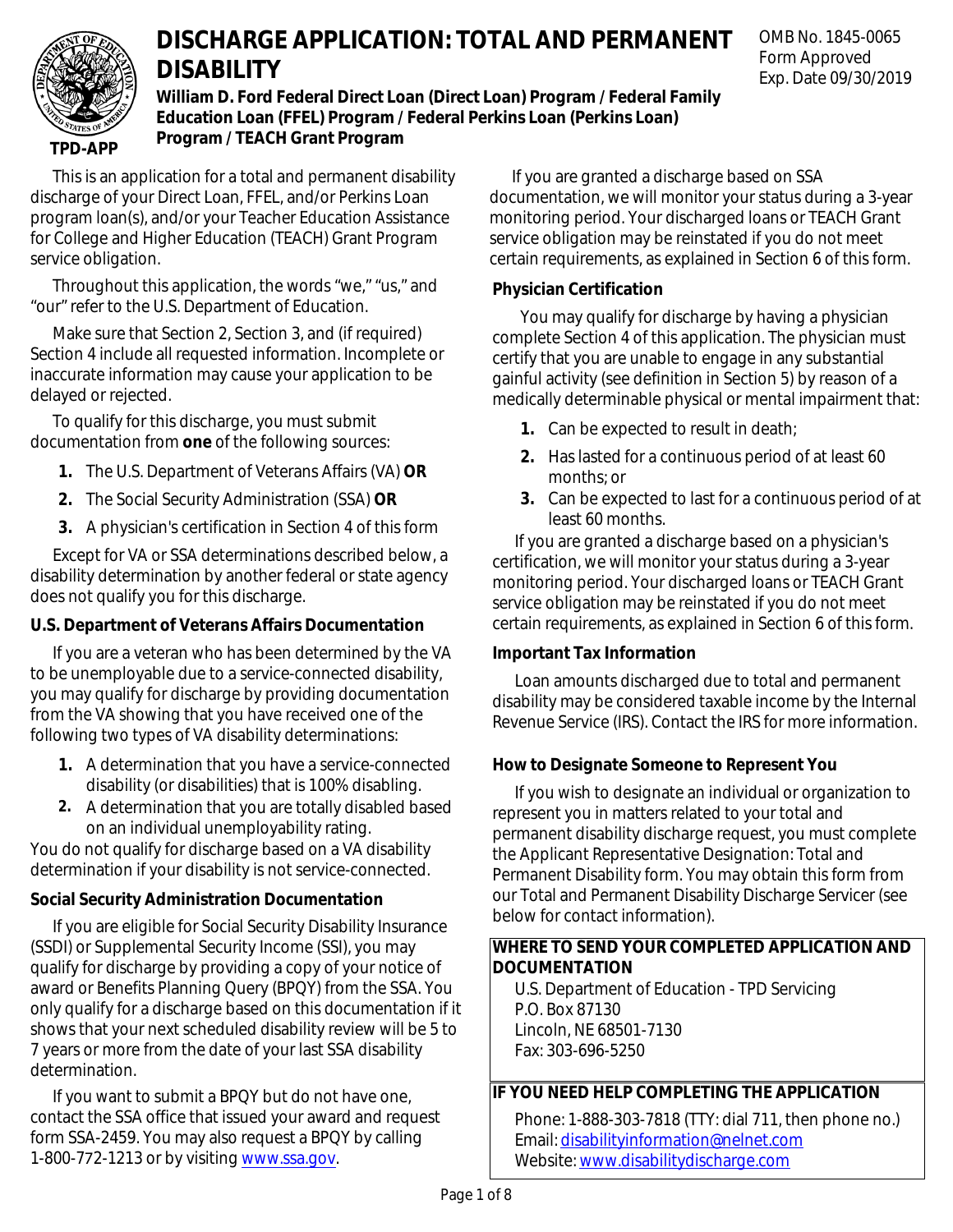

# **DISCHARGE APPLICATION: TOTAL AND PERMANENT DISABILITY**

## **William D. Ford Federal Direct Loan (Direct Loan) Program / Federal Family Education Loan (FFEL) Program / Federal Perkins Loan (Perkins Loan) Program / TEACH Grant Program**

OMB No. 1845-0065 Form Approved Exp. Date 09/30/2019

**WARNING**: Any person who knowingly makes a false statement or misrepresentation on this form or on any accompanying document is subject to penalties that may include fines, imprisonment, or both, under the U.S. Criminal Code and 20 U.S.C. 1097.

## **SECTION 1: APPLICANT INFORMATION**

|                                                       | Please enter or correct the following information.            |          |
|-------------------------------------------------------|---------------------------------------------------------------|----------|
|                                                       | $\Box$ Check this box if any of your information has changed. |          |
| SSN                                                   |                                                               |          |
| Date of Birth                                         |                                                               |          |
| Name                                                  |                                                               |          |
| Address                                               |                                                               |          |
| City                                                  | State                                                         | Zip Code |
| Telephone - Primary                                   |                                                               |          |
| Telephone - Alternate                                 |                                                               |          |
| Email (Optional)                                      |                                                               |          |
| SECTION 2: TOTAL AND PERMANENT DISABILITY INFORMATION |                                                               |          |

Carefully read the entire application. Type or print in dark ink. Sign and date the application in Section 3.

- **1.** Are you a veteran who has received a determination from the U.S. Department of Veterans Affairs (VA) that you are **unemployable due to a service-connected disability?**
	- Yes Attach documentation of the VA determination and complete Section 3. You do not need to have a physician complete Section 4.  $\Box$ No - Continue to Item 2.
- **2.** Are you currently receiving SSDI or SSI benefits, and does your most recent notice of award of Benefits Planning Query (BPQY) from the SSA state that **your next scheduled disability review will be 5 to 7 years or more from the date of your last SSA disability determination?**

□ Yes - Attach a copy of your most recent SSA notice of award or BPQY and complete Section 3. You do not need to have a physician complete Section 4.

□ No - Complete Section 3 and have a physician complete and sign Section 4.

## **SECTION 3: APPLICANT'S REQUEST, AUTHORIZATION, UNDERSTANDINGS, AND CERTIFICATIONS**

**I request** that the U.S. Department of Education discharge my Direct Loan, FFEL, and/or Perkins Loan program loan(s), and/or my TEACH Grant service obligation.

**I authorize** any physician, hospital, or other institution having records about the disability that is the basis for my request for a discharge to make information from those records available to the U.S. Department of Education.

- **I understand** that:
	- **1.** If I am applying for a discharge based on a physician's certification in Section 4, **I must submit this application to the U.S. Department of Education within 90 days of the date of my physician's signature in Section 4.**
- **2.** If I am a veteran who answered No to Item 1 in Section 2, and I obtained a certification from a physician in Section 4, that certification is only for purposes of determining my eligibility for a discharge of my loan(s) or TEACH Grant service obligation, and is not for purposes of determining my eligibility for, or the extent of my eligibility for, VA benefits.

**I certify** that: **(1)** I have a total and permanent disability, as defined in Section 5; and **(2)** I have read and understand the information in Sections 6 and 7.

| Applicant's or Representative's Signature                                                                                   | Date | Representative Name (if applicable) |
|-----------------------------------------------------------------------------------------------------------------------------|------|-------------------------------------|
| <b>NOTE</b> : You may designate someone to represent you in matters related to your application. If you wish to designate a |      |                                     |
| representative, you must complete the Applicant Representative Designation: Total and Permanent Disability form.            |      |                                     |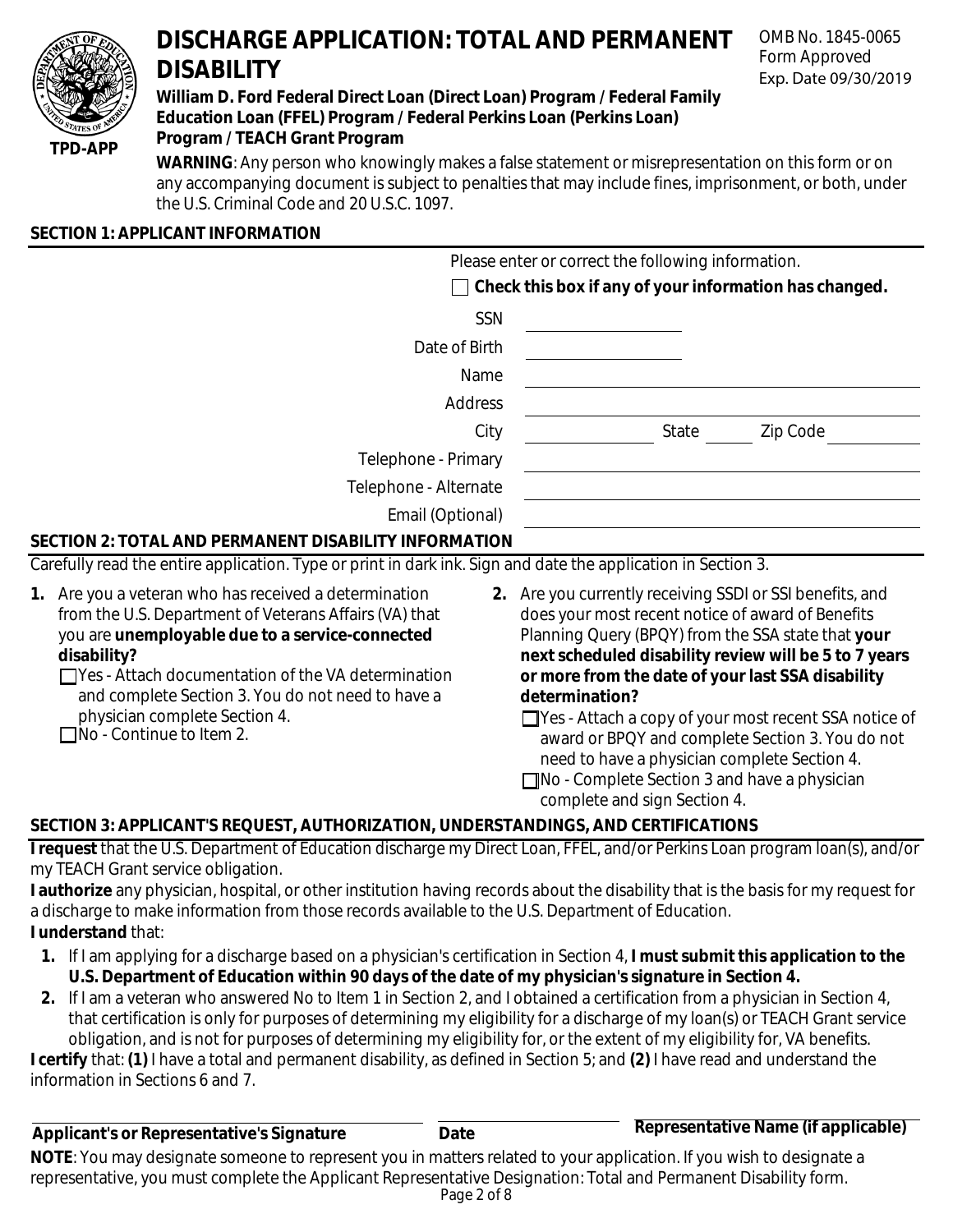## **SECTION 4: PHYSICIAN'S CERTIFICATION**

Print legibly and initial any changes. Return the form to the applicant or representative.

#### **Applicant Identification**

**1.** Provide the below information regarding the individual for whom you are completing this Section:

#### **Name**

#### **Date of Birth**

#### **Medically Determinable Physical or Mental Impairment**

**2.** Does the applicant have a medically determinable physical or mental impairment that prevents the applicant from engaging in any substantial gainful activity?

**Substantial gainful activity** means a level of work performed for pay or profit that involves doing significant physical or mental activities or a combination of both. If the applicant is able to engage in any substantial gainful activity in any field of work, you must answer "No".

■Yes - Continue to Item 3.

No - **Do not complete this application**.

#### **Severity/Duration of Physical or Mental Impairment**

**3.** Is the applicant's impairment expected to result in death? Yes - Skip to Item 5.

 $\Box$ No - Continue to Item 4.

**4.** Has the applicant's impairment lasted or is it expected to last for a continuous period of at least 60 months? ■ Yes - Continue to Item 5.

No - **Do not complete this application**.

#### **Disabling Condition**

Do not use insurance codes or abbreviations.

**5.** Provide your diagnosis of the applicant's impairment:

**6.** Describe the severity of the applicant's impairment, including, if applicable, the phase of the impairment:

#### **Limitations**

Explain how the condition prevents the applicant from engaging in any substantial gainful activity in any field of work. Attach additional pages if needed. Enter "N/A" if not applicable. You may include additional information you believe is helpful in understanding the applicant's condition, such as medications or procedures used to treat the condition.

- **7.** Limitations on sitting, standing, walking, or lifting:
- **8.** Limitations on activities of daily living:
- **9.** Residual functionality:
- **10.** Social/behavioral limitations (if any):
- **11.** Global Assessment Function Score (for psychiatric conditions):

#### **Physician's Certification**

**I certify** that, in my best professional judgment, the applicant identified in Item 1 has a medically determinable physical or mental impairment consistent with my responses in Items 2 through 10.

**I understand** that an applicant who is currently able to engage in any substantial gainful activity in any field of work does not have a total and permanent disability as defined on this form.

| I am a doctor of: | $\Box$ medicine | □ osteopathy/osteopathic medicine |
|-------------------|-----------------|-----------------------------------|
|-------------------|-----------------|-----------------------------------|

State Where Legally Authorized to Practice<sup>\*</sup> Professional License Number (subject to verification; stamp is acceptable)

\*If you are licensed to practice in American Samoa, Puerto Rico, the U.S. Virgin Islands, the Northern Mariana Islands, the Marshall Islands, Micronesia, or Palau, attach a copy of your professional license that clearly shows the expiration date.

| Physician's Signature (a stamp is not acceptable) | Date (mm-dd-yyyy) | Physician Name (First, Middle, Last) |  |
|---------------------------------------------------|-------------------|--------------------------------------|--|
|                                                   | Email             | Telephone                            |  |
| Address (a stamp is acceptable)                   | .                 | Fax                                  |  |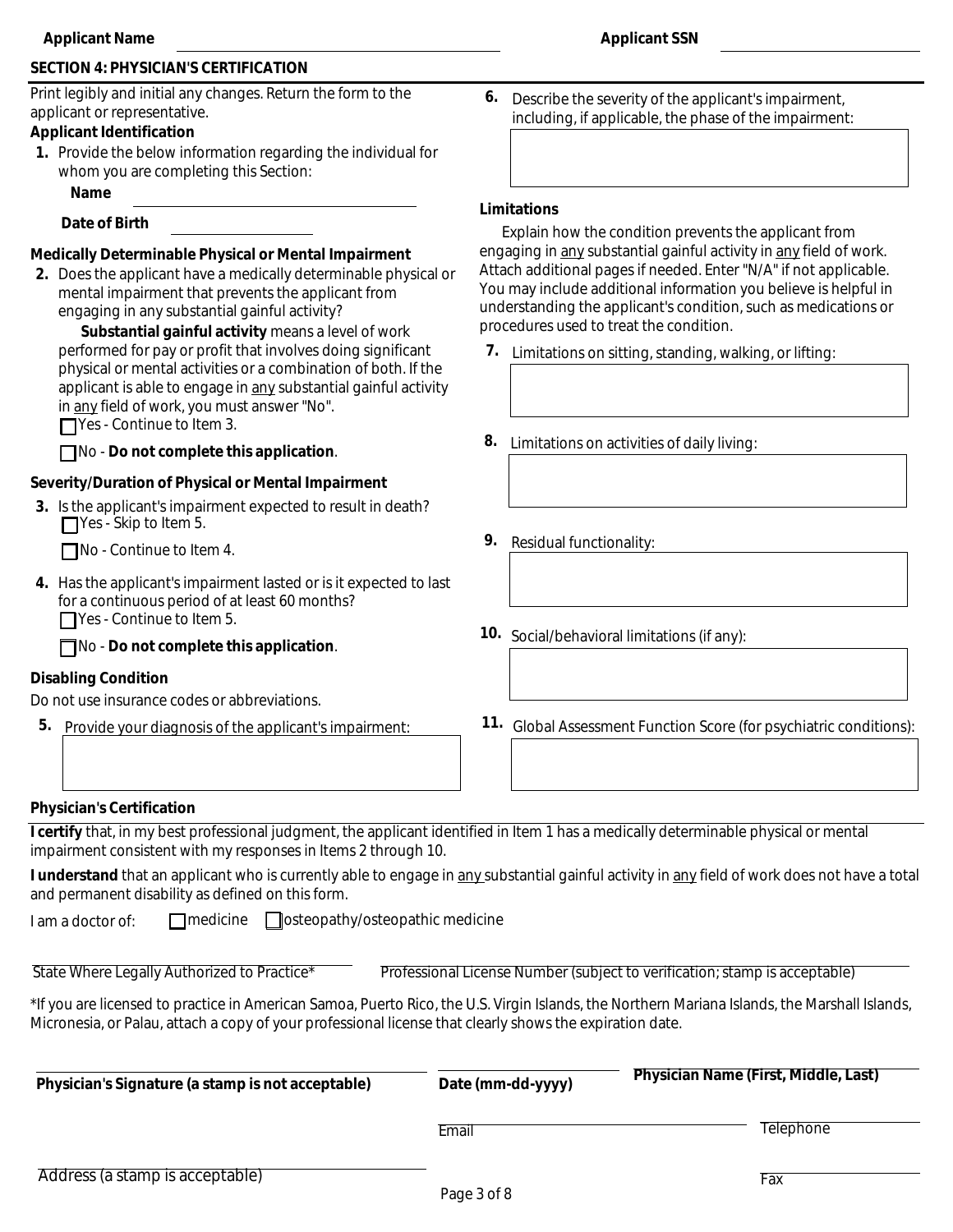## **SECTION 5: DEFINITIONS**

If you have a **total and permanent disability**, this means that: **(1)** you are unable to engage in any substantial gainful activity by reason of a medically determinable physical or mental impairment that can be expected to result in death, or that has lasted for a continuous period of not less than 60 months, or that can be expected to last for a continuous period of not less than 60 months; **OR (2)** you are a veteran who has been determined by the VA to be unemployable due to a service-connected disability. Except for certain individuals who have received SSA notices of award for SSDI or SSI benefits, or for certain veterans, a disability determination by another federal or state agency does not establish your eligibility for a discharge of your loan(s) and/or TEACH Grant service obligation due to a total and permanent disability.

**Substantial gainful activity** means a level of work performed for pay or profit that involves doing significant physical or mental activities, or a combination of both.

 A **discharge of a loan** due to a total and permanent disability cancels your obligation (and, if applicable, an endorser's obligation) to repay the remaining balance on your Direct Loan, FFEL, and/or Perkins Loan program loans. A **discharge of a TEACH Grant service obligation** cancels your obligation to complete the teaching service that you agreed to perform as a condition for receiving a TEACH Grant.

 The **post-discharge monitoring period** begins on the date we grant a discharge of your loan(s) or TEACH Grant service obligation and lasts for three years. If you fail to meet certain conditions at any time during or at the end of the postdischarge monitoring period, we will reinstate your obligation to repay your loan(s) or complete your TEACH Grant service. See Section 6 for more information.

**Note to Veterans:** The post-discharge monitoring period does not apply if you are a veteran who receives a discharge based on a determination from the VA that you are unemployable due to a service-connected disability.

The **William D. Ford Federal Direct Loan (Direct Loan) Program** includes Federal Direct Stafford/Ford Loans (Direct Subsidized Loans), Federal Direct Unsubsidized Stafford/Ford Loans (Direct Unsubsidized Loans), Federal Direct PLUS Loans (Direct PLUS Loans), and Federal Direct Consolidation Loans (Direct Consolidation Loans).

 The **Federal Family Education Loan (FFEL) Program** includes Federal Stafford Loans (both subsidized and unsubsidized), Federal Supplemental Loans for Students (SLS), Federal PLUS Loans, and Federal Consolidation Loans.

The **Federal Perkins Loan (Perkins Loan) Program** includes Federal Perkins Loans, National Direct Student Loans (NDSL), and National Defense Student Loans (Defense Loans).

The **Teacher Education Assistance for College and Higher Education (TEACH) Grant Program** requires individuals to complete a teaching service obligation as a condition for receiving a TEACH Grant.

 The **holder** of your FFEL Program loan(s) may be a lender, a guaranty agency, or the U.S. Department of Education. The holder of your Perkins Loan Program loan(s) may be a school you attended or the U.S. Department of Education. The holder of your Direct Loan Program loan(s) and/or your TEACH Grant Agreement to Serve (if you received a TEACH Grant) is the U.S. Department of Education. Your loan holder may use a servicer to handle billing and other matters related to your loan. The term "holder" as used on this application means either your loan holder or, if applicable, your loan servicer.

 The term **"state"** for purposes of the physician's certification in Section 4 (the physician must be licensed to practice in a state) includes the 50 United States, the District of Columbia, American Samoa, the Commonwealth of Puerto Rico, Guam, the U.S. Virgin Islands, the Commonwealth of the Northern Mariana Islands, the Republic of the Marshall Islands, the Federated States of Micronesia, and the Republic of Palau.

 A **representative** is a member of your family, your attorney, a law firm or legal aid society, or another individual or organization authorized to act on your behalf in connection with your total and permanent disability discharge application.

## **SECTION 6: DISCHARGE PROCESS / ELIGIBILITY REQUIREMENTS / TERMS AND CONDITIONS FOR DISCHARGE**

## *Applying for discharge (all applicants):*

**Submission of discharge application.** After you submit your completed application and documentation to us, we will send you a notice that will:

- **•** Acknowledge receipt of your application;
- **•** Explain the process for our review of your application; and
- **•** Inform you that you are not required to make any payments on your loans while we review your application for discharge.

**Consequences of failure to submit an application.** If you do not submit an application to us within 120 days of notifying us that you intend to submit an application, collection activity will resume on your loans, and your loan holder may capitalize any unpaid interest. This means that the unpaid interest will be added to the principal balance of your loans, and interest will then be charged on the increased loan principal amount. However, if you have a FFEL Program loan and the loan holder is a guaranty agency, or if you have a Federal Perkins Loan, unpaid interest will not be capitalized.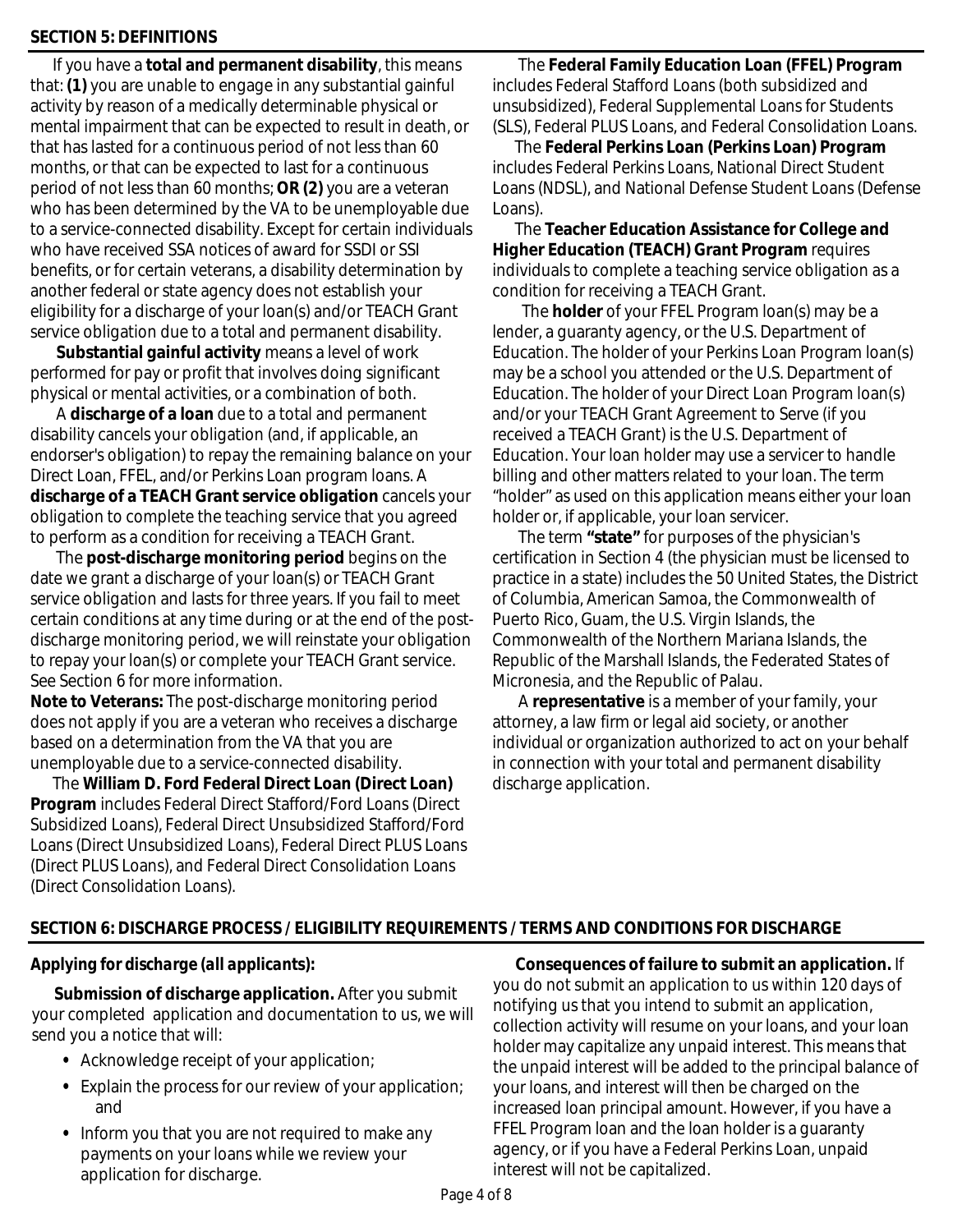## *Discharge process for veterans who have been determined by the VA to be unemployable due to a service-connected disabilit***y:**

**Our review of your discharge application.** We will review the documentation from the VA to determine if you are totally and permanently disabled as described in item **(2)** of the definition of "total and permanent disability" in Section 5 of this application.

**Determination of eligibility or ineligibility for discharge.** If we determine that you are totally and permanently disabled, you will be notified that your loans and/or TEACH Grant service obligation has been discharged. The discharge will be reported to nationwide consumer reporting agencies, and any loan payments received on your loan on or after the effective date of the determination by the VA that you are unemployable due to a serviceconnected disability will be refunded to the person who made the payments.

If we determine that you are **not** totally and permanently disabled, you will be notified of that determination. The notification will include:

- **•** The reason or reasons for the denial of your discharge application;
- **•** An explanation that your loans are due and payable to the loan holder under the terms of the promissory note that you signed and that your loans will return to the status they were in at the time you applied for a total and permanent disability discharge;
- **•** An explanation that your loan holder will notify you of the date you must resume making payments on your loans; and
- **•** An explanation that if you applied for a discharge of a TEACH Grant service obligation, you must comply with all terms and conditions of your TEACH Grant Agreement to Serve.

The notification will also explain your ability to request reconsideration of this determination or to submit a new discharge application:

- **•** You may request that we re-evaluate your discharge application by providing additional documentation from the VA that supports your eligibility for discharge. If you provide this documentation within 12 months of the date of our notification that you are ineligible for discharge, you do not have to submit a new application. After 12 months, a new application is required.
- **•** If the documentation from the VA does not indicate that you are unemployable due to a serviceconnected disability, you may reapply for discharge under the "Discharge Process For All Other Applicants". You must submit a new application with the required documentation from the SSA or a physician's certification in Section 4.

## *Discharge process for all other applicants:*

**Our review of your discharge application.** If you submit a discharge application supported by an award of benefits notice from the SSA or an SSA Benefits Planning Query (BPQY), we will review that documentation to determine if it meets the requirements described in Section 2, Item 2 of this form.

If you submit a discharge application supported by a physician's certification in Section 4 of this application, we will review the physician's certification and any accompanying documentation to determine if you are totally and permanently disabled as described in item **(1)** of the definition of "total and permanent disability" in Section 5 of this application. We may also contact your physician for additional information, or may arrange for an additional review of your condition by an independent physician at our expense. Based on the results of this review, we will determine your eligibility for discharge.

If we determine during our review of your application that you received a Direct Loan or Perkins Loan program loan, or a TEACH Grant before the date we received the SSA notice of award (or BPQY) or before the date the physician certified your application in Section 4, and a disbursement of that loan or grant is made after that date, but before we have granted a discharge, we will suspend processing of your discharge request until you ensure that the full amount of the disbursement is returned to the loan holder or (for a TEACH Grant) to us.

If you apply for a total and permanent disability discharge and we determine as part of our review that a new Direct Loan or Perkins Loan program loan or a new TEACH Grant was made to you on or after the date we received the SSA notice of award (or BPQY) or the date the physician certified your application in Section 4, and before the date we grant a discharge, we will deny your discharge request. Collection will resume on your loans and you will again be responsible for complying with the terms and conditions of your TEACH Grant Agreement to Serve.

**Determination of eligibility or ineligibility for discharge.** If we determine that you are totally and permanently disabled, we will notify you that a discharge has been approved, and that you will be subject to a postdischarge monitoring period for three years beginning on the discharge date. The notification of discharge will explain the terms and conditions under which we will reinstate your obligation to repay your loan or to complete your TEACH service. The discharge will be reported to nationwide consumer reporting agencies, and any loan payments that were received after the date we received the SSA notice of award (or BPQY) or after the date the physician certified your discharge application will be returned to the person who made the payments.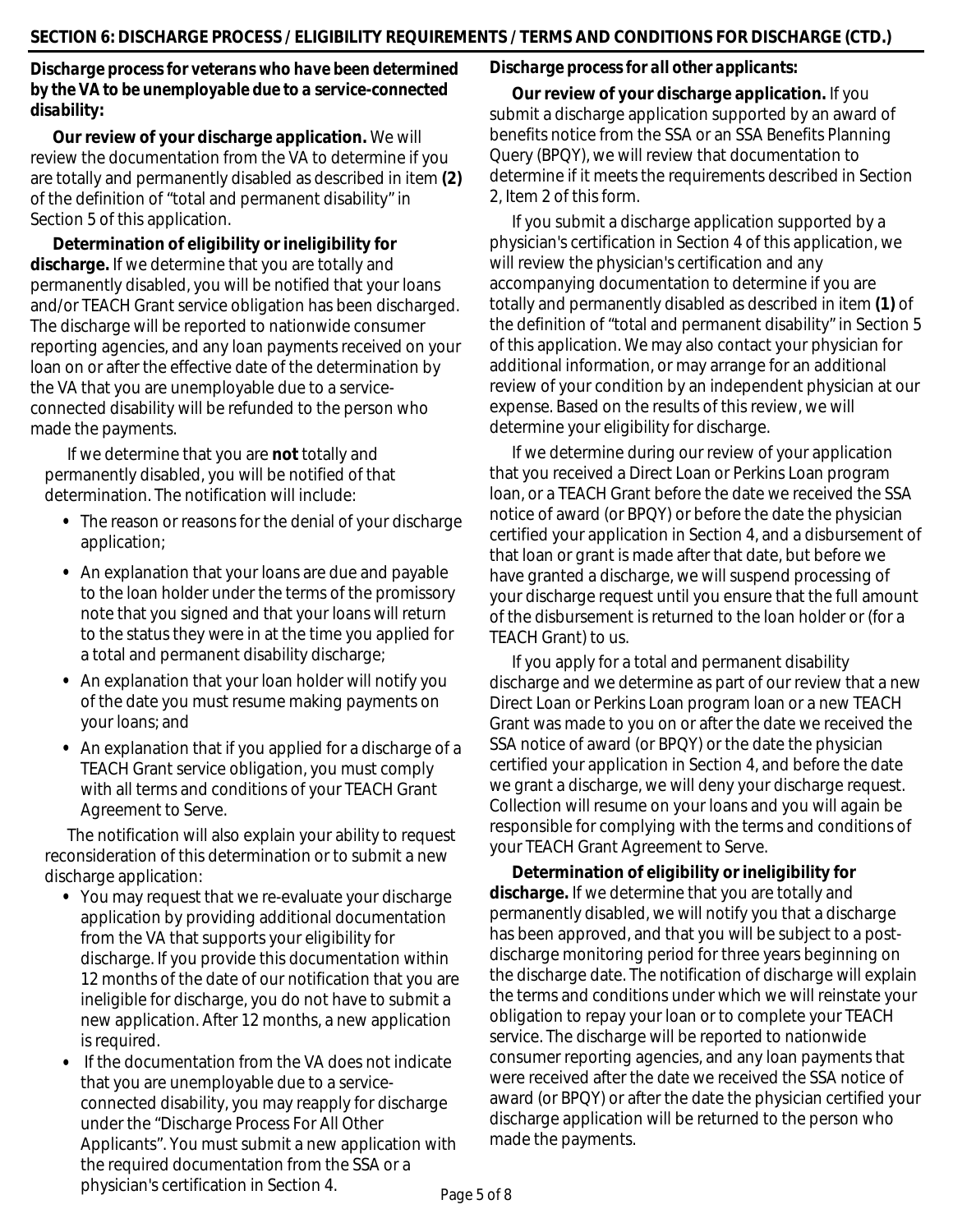## **Discharge process for all other applicants (continued): Determination of eligibility or ineligibility for discharge (continued).**

If we determine that you are **not** totally and permanently disabled, you will be notified of that determination. The notification will include:

- **•** The reason or reasons for the denial of your discharge application;
- **•** An explanation that your loans are due and payable to the loan holder under the terms of the promissory note that you signed and that your loans will return to the status that would have existed if your total and permanent disability discharge application had not been received;
- **•** An explanation that your loan holder will notify you of the date you must resume making payments on your loans;
- **•** An explanation that if you applied for a discharge of a TEACH Grant service obligation, you must comply with all terms and conditions of your TEACH Grant Agreement to Serve;
- **•** An explanation that you are not required to submit a new total and permanent disability discharge application if, within 12 months of the date of our notification to you that you are ineligible for discharge, you provide additional information regarding your disabling condition that supports your eligibility for discharge, and you request that we re-evaluate your discharge application; and
- **•** An explanation that if you do not request reevaluation of your prior discharge application within 12 months of the date of our notification of ineligibility for discharge, and you still wish to have us re-evaluate your eligibility for a total and permanent disability discharge, you must submit a new total and permanent disability discharge application to us.
- **•** If you request a re-evaluation of your total and permanent disability discharge application or submit a new total and permanent disability discharge application, as described above, your request must include new information regarding your disabling condition that was not provided to us in connection with your prior application for discharge.

**Post-discharge monitoring period.** If you are granted a discharge, we will monitor your status during the 3-year post-discharge monitoring period that begins on the date the discharge is granted.

We will reinstate the requirement for you to repay your loans and/or complete your TEACH Grant service if, at any time during or at the end of the post-discharge monitoring period, you:

- **•** Receive annual earnings from employment that exceed the poverty guideline amount (see **Note** below) for a family of two in your state, regardless of your actual family size;
- **•** Receive a new loan under the Direct Loan Program or the Perkins Loan Program, or a new TEACH Grant;
- **•** Receive a disbursement of a Direct Loan Program or Perkins Loan Program loan or a TEACH Grant that was initially disbursed prior to your discharge date and you fail to ensure that the disbursement is returned to the loan holder or (for a TEACH Grant) to us within 120 days of the disbursement date; or
- **•** Receive a notice from the SSA indicating that you are no longer disabled or that your continuing disability review will no longer be the 5- to 7-year period indicated in the SSA notice of award or BPQY.

During the 3-year post-discharge monitoring period, you (or your representative) must:

- **•** Promptly notify us of any changes in your address or telephone number;
- **•** Promptly notify us if your annual earnings from employment exceed the poverty guideline amount for a family of two in your state (see **Note** below), regardless of your actual family size;
- **•** Upon request, provide us with documentation of your annual earnings from employment, on a form that we will provide; and
- **•** Promptly notify us if you receive a notice from the SSA indicating that you are no longer disabled or that your continuing disability review will no longer be the 5- to 7-year period indicated in the SSA notice of award or BPQY (after you had been previously determined to be disabled by the SSA, were receiving SSDI or SSI benefits, and had a continuing disability review period of 5 to 7 years or more from the date of your last SSA disability determination).

**Note:** The poverty guideline amounts are updated annually and may be obtained at **[http://aspe.hhs.gov/](http://aspe.hhs.gov/poverty) [poverty](http://aspe.hhs.gov/poverty)**. We will notify you of the current poverty guideline amounts during each year of the post-discharge monitoring period.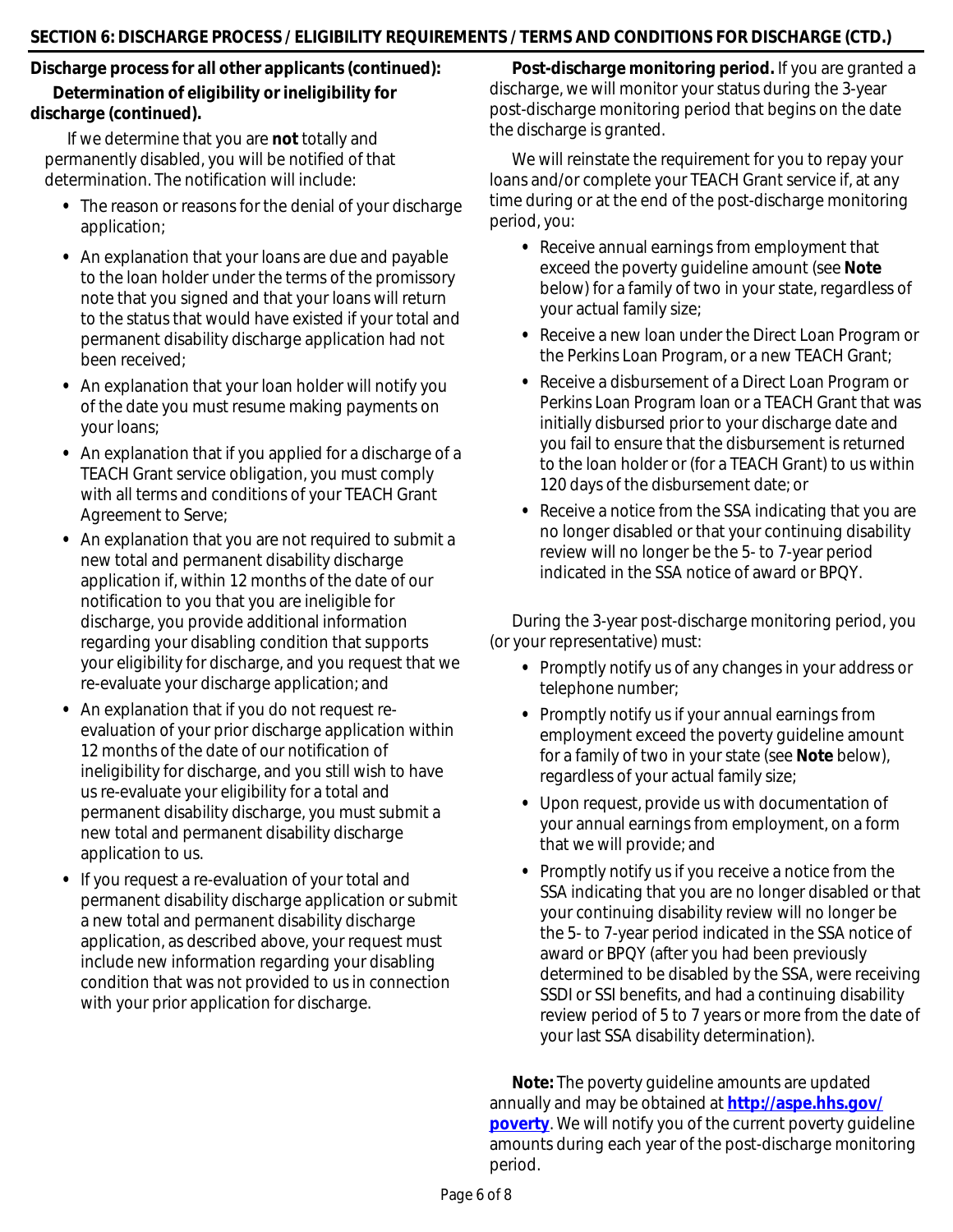## **SECTION 6: DISCHARGE PROCESS / ELIGIBILITY REQUIREMENTS / TERMS AND CONDITIONS FOR DISCHARGE (CTD.)**

## **Discharge process for all other applicants (continued):**

**Reinstatement of obligation to repay discharged loans or complete discharged TEACH Grant service obligation.** If you do not meet the requirements described above at any time during or at the end of the post-discharge monitoring period, we will reinstate your obligation to repay your loans and/or to complete your TEACH Grant service. If your loans are reinstated, you will be responsible for repaying your loans to us in accordance with the terms of your promissory note(s). Your loans will be returned to the status that would have existed if we had not received your total and permanent disability discharge application. However, you will not be required to pay interest on your loans for the period from the date of the discharge until the date your repayment obligation was reinstated. We will be your loan holder. If your TEACH Grant service obligation is reinstated, you will again be subject to the requirements of your TEACH Grant Agreement to Serve. If you do not meet the terms of that agreement and the TEACH Grant funds you received are converted to a Direct Unsubsidized Loan, you must repay that loan in full, and interest will be charged from the date(s) that the TEACH Grant funds were disbursed.

If your obligation to repay your loans or to complete your TEACH Grant service is reinstated, we will notify you of the reinstatement. This notification will include:

- **•** The reason or reasons for the reinstatement;
- **•** For loans, an explanation that the first payment due date on the loan following the reinstatement will be no earlier than 60 days following the date of the notification of reinstatement; and
- **•** Information on how you may contact us if you have questions about the reinstatement, or if you believe that your obligation to repay a loan or complete TEACH Grant service was reinstated based on incorrect information.

## **SECTION 7: ELIGIBILITY REQUIREMENTS TO RECEIVE FUTURE LOANS OR TEACH GRANTS**

## *For veterans who receive a total and permanent disability discharge based on a determination by the VA that they are unemployable due to a service-connected disability:*

If you are a veteran who is granted a **discharge** based on a determination that you are totally and permanently disabled as described in item **(2)** of the definition of "total and permanent disability" in Section 5 of this application, you are not eligible to receive future loans under the Direct Loan Program or the Perkins Loan Program, or future TEACH Grants, unless:

- **•** You obtain a certification from a physician that you are able to engage in substantial gainful activity; and
- **•** You sign a statement acknowledging that the new loan or TEACH Grant service obligation cannot be discharged in the future on the basis of any injury or illness present at the time the new loan or TEACH Grant is made, unless your condition substantially deteriorates so that you are again totally and permanently disabled.

## *For all other individuals who receive a total and permanent disability discharge:*

If you are granted a **discharge** based on a determination that you are totally and permanently disabled in accordance with item **(1)** of the definition of "total and permanent disability" in Section 5 of this application, you are not eligible to receive future loans under the Direct Loan Program or the Perkins Loan Program, or future TEACH Grants, unless:

- **•** You obtain a certification from a physician that you are able to engage in substantial gainful activity;
- **•** You sign a statement acknowledging that the new loan or TEACH Grant service obligation cannot be discharged in the future on the basis of any injury or illness present at the time the new loan or TEACH Grant is made, unless your condition substantially deteriorates so that you are again totally and permanently disabled; and
- **•** If you request a Direct Loan Program or Perkins Loan Program loan, or a new TEACH Grant, within three years of the date that a previous loan or TEACH Grant was discharged, you resume payment on the previously discharged loan or acknowledge that you are once again subject to the terms of the TEACH Grant Agreement to Serve before receiving the new loan.